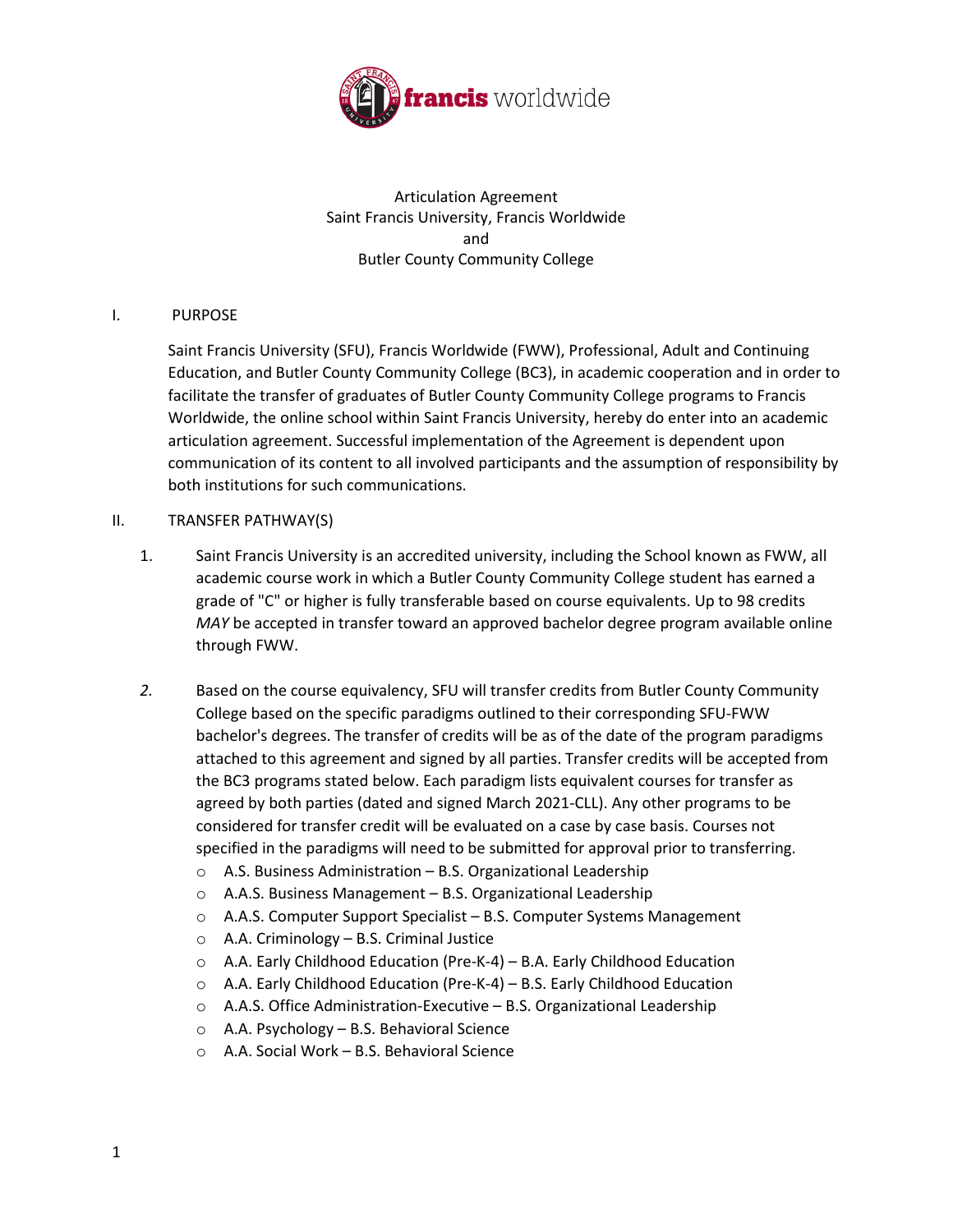

3. Any students enrolling at SFU through FWW MAY transfer up to 98 credit hours for a bachelor's from CLEP, DANTES and Excelsior, military training (based upon a transcript from the American Council on Education (ACE), College Credit Recommendation Service or Community College of the Air Force (CCAF) transcript) and ACE or National College Credit Recommendation Service (NCCRS) credits - providing students meet residency requirements. Transfer credit is awarded based on degree program requirements. Residency requirements equate to 30 credit hours or 10 classes. Official documentation is required for consideration. Students transferring to traditional SFU programs may be eligible to transfer only 64 credits per University transfer credit policy.

#### III. Terms

- 1. This agreement provides Butler County Community College eligible students and employees a twenty-five (25%) percent tuition reduction in courses matriculated through FWW, applicable as of the date this Agreement is fully executed by the parties below. Students and employees must identify as Butler County Community College students or employees at the time of application. This discount does not apply to traditional Saint Francis University courses and programs.
- 2. SFU may change its tuition rates at any time at its sole discretion and the reduction will be calculated based on the current tuition in effect for the applicable academic term for the enrolled program. Eligible employees and alumni shall not be entitled to any other reduction and are subject to all other admission and continuation requirements as set forth in the respective SFU policies and catalogs.
- 3. This Agreement is effective as of the date of the fully executed document, and shall continue until terminated. Both parties must approve amendments to the Agreement in writing. Either party may terminate the Agreement without cause upon 90 days written notice to the other party. Notwithstanding the foregoing, either party may terminate the Agreement immediately in the event that participation under the Agreement may give rise to a violation of any requirement of federal or state law or regulation or the requirements of any accrediting agency having jurisdiction.
- 4. Admission criteria and academic requirements will be subject to the applicable academic catalog accessed through francis.edu at the time of the students' admission. Students who have begun their program of study or students in the process of enrolling prior to the effective date will be grandfathered in to continue receiving the discount offered in this Agreement until such time such students complete or discontinue enrollment in their program.
- 5. Transferability of third-party course work will be evaluated on a case by case basis.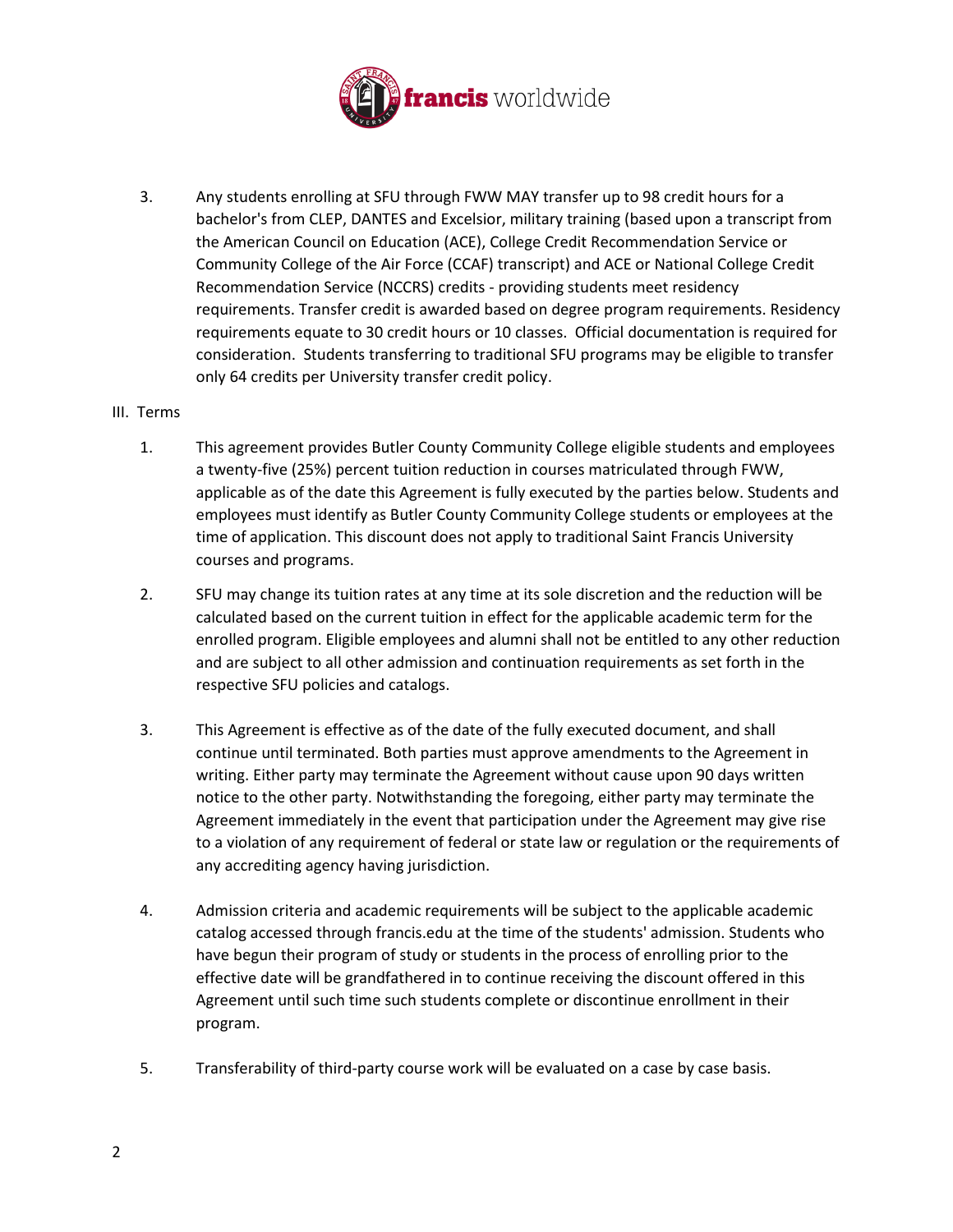

- 6. This Articulation Agreement is based on the current curriculum of both educational institutions. Each institution is responsible for notifying the other of any substantive changes to the curriculum. This agreement shall be reviewed by both institutions every three years. Curriculum may be updated and added for the term of this agreement as long as both parties agree to the terms in this agreement at the time the curriculum is changed. By signing and dating the curriculum document, the documents will hereby be made part of this agreement.
- 7. The parties grant to each other a non-exclusive, non-transferable license to use each other's trademarks and service marks in furtherance of the articulation coordination detailed herein or in a manner solely for the purpose of identifying and communicating the existence of the relationship to Butler County Community College students and alumni. Use of trademarks, service marks and logos will comply with use policies of the originating institution. The parties shall discontinue the use of the licensed marks and return any and all files and materials containing the licensed marks supplied by the owner at termination or expiration of the Agreement. Neither party grants to the other any interest in the other party's trademarks. Should either originating institution request, in writing, that a particular use of the originating institution's trademarks and/or service marks be discontinued, the nonoriginating institution shall cease and desist such use of the trademarks and/or service marks.
- 8. Butler County Community College agrees to notify students of transfer opportunities to SFU - FWW, to collaborate with SFU - FWW on other forms of transfer communication and to host Francis Worldwide representatives on campus for recruitment activities during the academic school year.
- 9. The parties hereto will have the relationship of independent contractors for all purposes. Each will have complete control over its own performance and the details for accomplishing its own obligations under this Agreement. In no event will the agents, representatives or employees of one party be deemed to be agents, representatives or employees of the other.
- 10. This Agreement may be executed by a duly authorized representative of each party, either by electronic or facsimile transmission, each of which will be considered an original.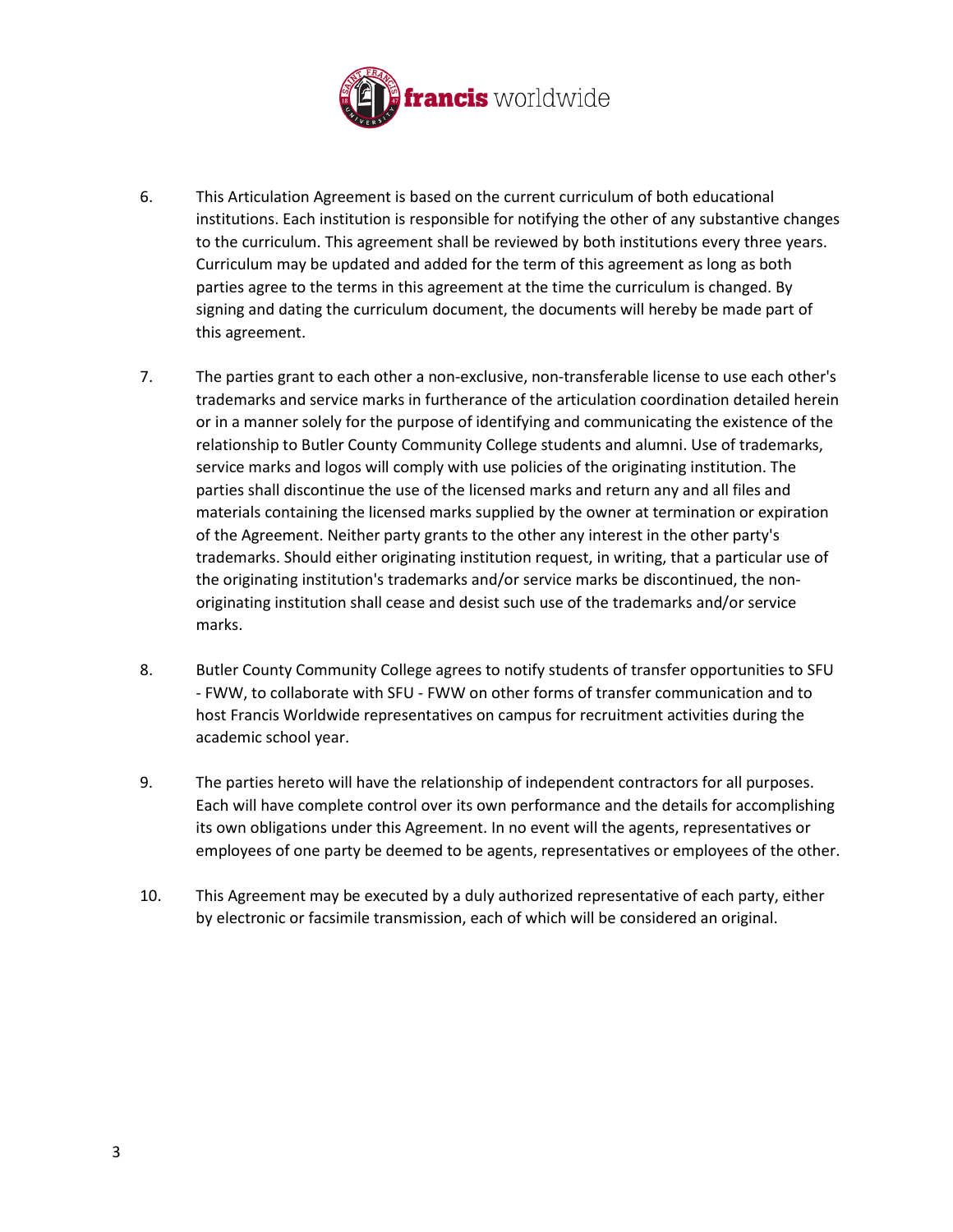

#### IV. CONTACTS FOR COORDINATION:

All notices and other communications required hereunder by either party to the other shall be in writing, delivered personally, electronically with validation of receipt, by certified or registered mail, return receipt requested, or by overnight courier, and shall be deemed to have been duly given when delivered personally or received when using overnight courier or three business days after being deposited in the United States mail, postage prepaid, addressed as follows:

117 Evergreen Drive 107 College Drive Loretto, PA 15940 **Butler**, PA 16002

Saint Francis University: The Saint Francis University: The Summan Butler County Community College

Dr. Karen Srba, Dean Amy G. Pignatore, Dean Francis Worldwide **Admissions and College Registrar** 814-472-3151 724-287-8711 ext. 8212

or to such other persons or places as either party may designate by written notice to the other.

APPROVALS:

Karan Hinman Powell (Mar 11, 2021 10:46 EST) [Karan Hinman Powell](https://na2.documents.adobe.com/verifier?tx=CBJCHBCAABAAEQhbPrptR_vcl4yEp1T9tG1jeSzIOKS4)

Dr. Karan Hinman Powell Dr. Belinda M. Richardson Vice President, Academic Affairs Vice President, Academic Affairs 117 Evergreen Drive 107 College Drive Loretto PA 155940 Butler, PA 16002

DATE: DATE: Mar 11, 2021

Signature: Belinda Richardson (Mar 11, 2021 10:41 EST) [Belinda Richardson](https://na2.documents.adobe.com/verifier?tx=CBJCHBCAABAAEQhbPrptR_vcl4yEp1T9tG1jeSzIOKS4)

Saint Francis University **Butler County Community College** 

DATE: Mar 11, 2021